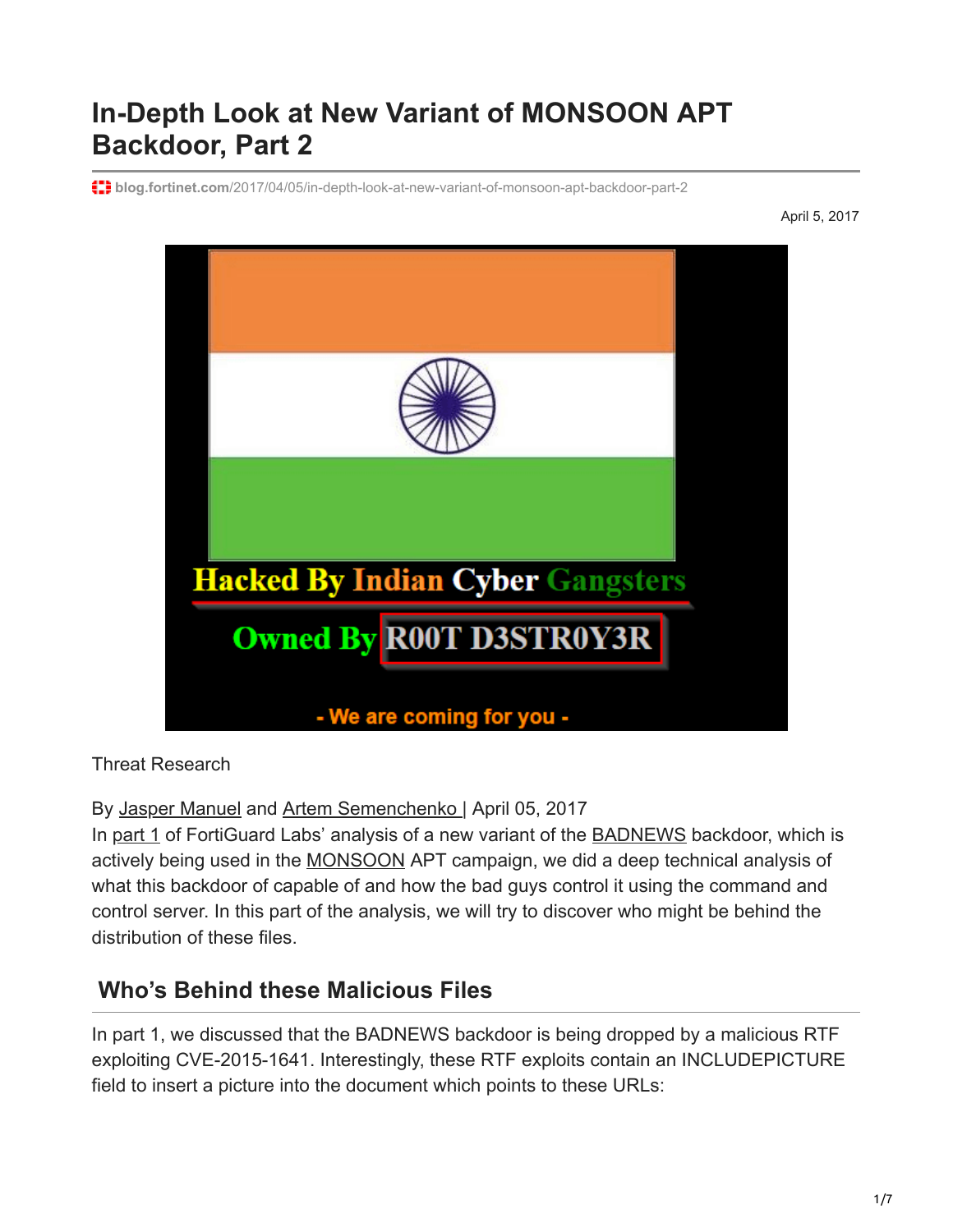hxxp://aliandqazi.com/Jobs/

hxxp://www.tassonedil.it/news/

hxxp://www.justfood.pk/news/



Curiously, we tried visiting the URL hxxp://www.justfood.pk/news/ from the RTF exploit to see the reply:

| Telerik Fiddler Web Debugger                                                                                                  | $\begin{array}{c c c c c c} \hline \multicolumn{3}{c }{\mathbf{C}} & \multicolumn{3}{c }{\mathbf{S}} & \multicolumn{3}{c }{\mathbf{S}} & \multicolumn{3}{c }{\mathbf{S}} & \multicolumn{3}{c }{\mathbf{S}} & \multicolumn{3}{c }{\mathbf{S}} & \multicolumn{3}{c }{\mathbf{S}} & \multicolumn{3}{c }{\mathbf{S}} & \multicolumn{3}{c }{\mathbf{S}} & \multicolumn{3}{c }{\mathbf{S}} & \multicolumn{3}{c }{\mathbf{S}} & \multicolumn{3}{c }{\mathbf$ |
|-------------------------------------------------------------------------------------------------------------------------------|-------------------------------------------------------------------------------------------------------------------------------------------------------------------------------------------------------------------------------------------------------------------------------------------------------------------------------------------------------------------------------------------------------------------------------------------------------|
| Edit Rules Tools View Help GET/book A GeoEdge<br><b>File</b>                                                                  |                                                                                                                                                                                                                                                                                                                                                                                                                                                       |
| + Replay X + D Go   Stream   Vecode   Keep: All sessions + ⊕ Any Process A Find   Save   in ① <i>C</i> Browse + Reflear Cache |                                                                                                                                                                                                                                                                                                                                                                                                                                                       |
| Result<br>Protocol<br>Host URL<br>#                                                                                           | 圓<br><b>APITest</b><br>FiddlerScript<br>Log<br><b>Filters</b><br>$\equiv$ Timeline                                                                                                                                                                                                                                                                                                                                                                    |
| $\boxed{=}$ 18<br>200<br><b>HTTP</b><br>justfood.pk /news/                                                                    | Inspectors<br><b>3</b> Statistics<br>AutoResponder<br>A<br>Composer                                                                                                                                                                                                                                                                                                                                                                                   |
|                                                                                                                               | WebForms<br>Headers<br>TextView<br>SyntaxView<br>HexView<br>Auth<br>Cookies<br><b>JSON</b><br><b>XML</b><br>Raw                                                                                                                                                                                                                                                                                                                                       |
|                                                                                                                               | <b>Request Headers</b><br>[Raw] [Header Definition]                                                                                                                                                                                                                                                                                                                                                                                                   |
|                                                                                                                               | GET /news/HTTP/1.1                                                                                                                                                                                                                                                                                                                                                                                                                                    |
|                                                                                                                               | <b>Client</b><br>Accept: text/html,application/xhtml+xml,application/xml;q=0.9,image/webp,*/*;q=0                                                                                                                                                                                                                                                                                                                                                     |
|                                                                                                                               | Accept-Encoding: gzip, deflate, sdch                                                                                                                                                                                                                                                                                                                                                                                                                  |
|                                                                                                                               | Accept-Language: en-US, en; q=0.8                                                                                                                                                                                                                                                                                                                                                                                                                     |
|                                                                                                                               | User-Agent: Mozilla/5.0 (Windows NT 6.1; Win64; x64) AppleWebKit/537.36 (KHTML,                                                                                                                                                                                                                                                                                                                                                                       |
|                                                                                                                               | <b>Security</b><br>Upgrade-Insecure-Requests: 1                                                                                                                                                                                                                                                                                                                                                                                                       |
|                                                                                                                               | <b>Transport</b>                                                                                                                                                                                                                                                                                                                                                                                                                                      |
|                                                                                                                               | Connection: keep-alive                                                                                                                                                                                                                                                                                                                                                                                                                                |
|                                                                                                                               | m.                                                                                                                                                                                                                                                                                                                                                                                                                                                    |
|                                                                                                                               | Transformer<br>TextView<br>SyntaxView<br>ImageView<br><b>HexView</b><br>Headers                                                                                                                                                                                                                                                                                                                                                                       |
|                                                                                                                               | Auth<br>WebView<br>Caching<br>Cookies<br>Raw<br><b>JSON</b><br><b>XML</b>                                                                                                                                                                                                                                                                                                                                                                             |
|                                                                                                                               | <b>Response Headers</b><br>ader Definitio                                                                                                                                                                                                                                                                                                                                                                                                             |
|                                                                                                                               | HTTP/1.1 200 OK                                                                                                                                                                                                                                                                                                                                                                                                                                       |
|                                                                                                                               | Cache<br>Age: 0                                                                                                                                                                                                                                                                                                                                                                                                                                       |
|                                                                                                                               | Date: Fri, 31 Mar 2017 03:28:56 GMT                                                                                                                                                                                                                                                                                                                                                                                                                   |
|                                                                                                                               | X-Cache: MISS                                                                                                                                                                                                                                                                                                                                                                                                                                         |
|                                                                                                                               | <b>Entity</b><br>Content-Disposition: attachment; filename="Senate_panel.doc"                                                                                                                                                                                                                                                                                                                                                                         |
|                                                                                                                               | Content-Length: 8                                                                                                                                                                                                                                                                                                                                                                                                                                     |
|                                                                                                                               | Content-Transfer-Encoding: binary                                                                                                                                                                                                                                                                                                                                                                                                                     |
|                                                                                                                               | Content-Type: application/msword                                                                                                                                                                                                                                                                                                                                                                                                                      |
| m.<br>∢                                                                                                                       | <b>Miscellaneous</b><br>Accept-Ranges: bytes                                                                                                                                                                                                                                                                                                                                                                                                          |
| QuickExec] ALT+Q > type HELP to learn more                                                                                    | V Marminhy JENGOONG                                                                                                                                                                                                                                                                                                                                                                                                                                   |
| <b>WE</b> Capturing<br>http://justfood.pk/news/<br>$\equiv$ All Processes<br>1/1                                              |                                                                                                                                                                                                                                                                                                                                                                                                                                                       |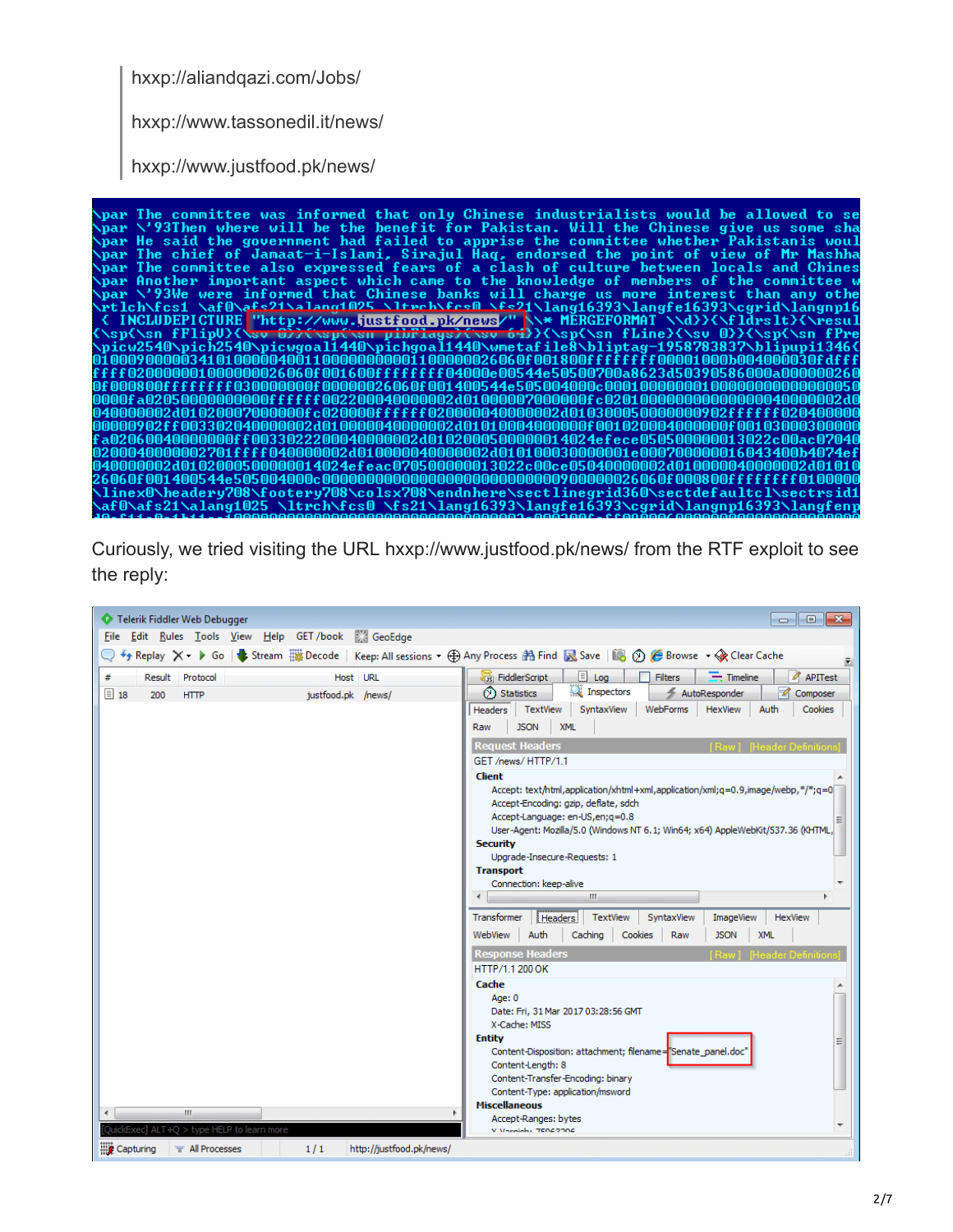The URL returns the DOC file, "Senate panel.doc." However, the file returned is only 8 bytes long. Interestingly, it contains next sequence of bytes:

```
"0D 0A 20 20-20 20 20 20":
"0D 0A" – is a "\r\n" – standard sequence of bytes for new line.
"20" – is a spacebar.
```
There is not much we can tell from the content of this file, but the name of the returning file, "Senate panel.doc", is not accidental. This name is closely tied with the file content. Moreover, the initial RTF exploit was submitted on VT with this name:

| Date                | File name        |  | Source         | Country |
|---------------------|------------------|--|----------------|---------|
| 2017-03-06 10:15:17 | Senate panel.doc |  | 10219402 (web) | GВ      |

So this is not a coincidence, and the people who crafted the RTF exploit somehow control *Justfood.pk.*

So let's now look at this main page of the site:

| Date                | File name        |  | Source         | Country |
|---------------------|------------------|--|----------------|---------|
| 2017-03-06 10:15:17 | Senate panel.doc |  | 10219402 (web) | GB      |

We see that this site was hacked by somebody with the Nickname *R00T D3STR0Y3R*. And it was hacked before the RTF file was uploaded on VT.

Here is a screenshot from hacker's database, from February of 2017.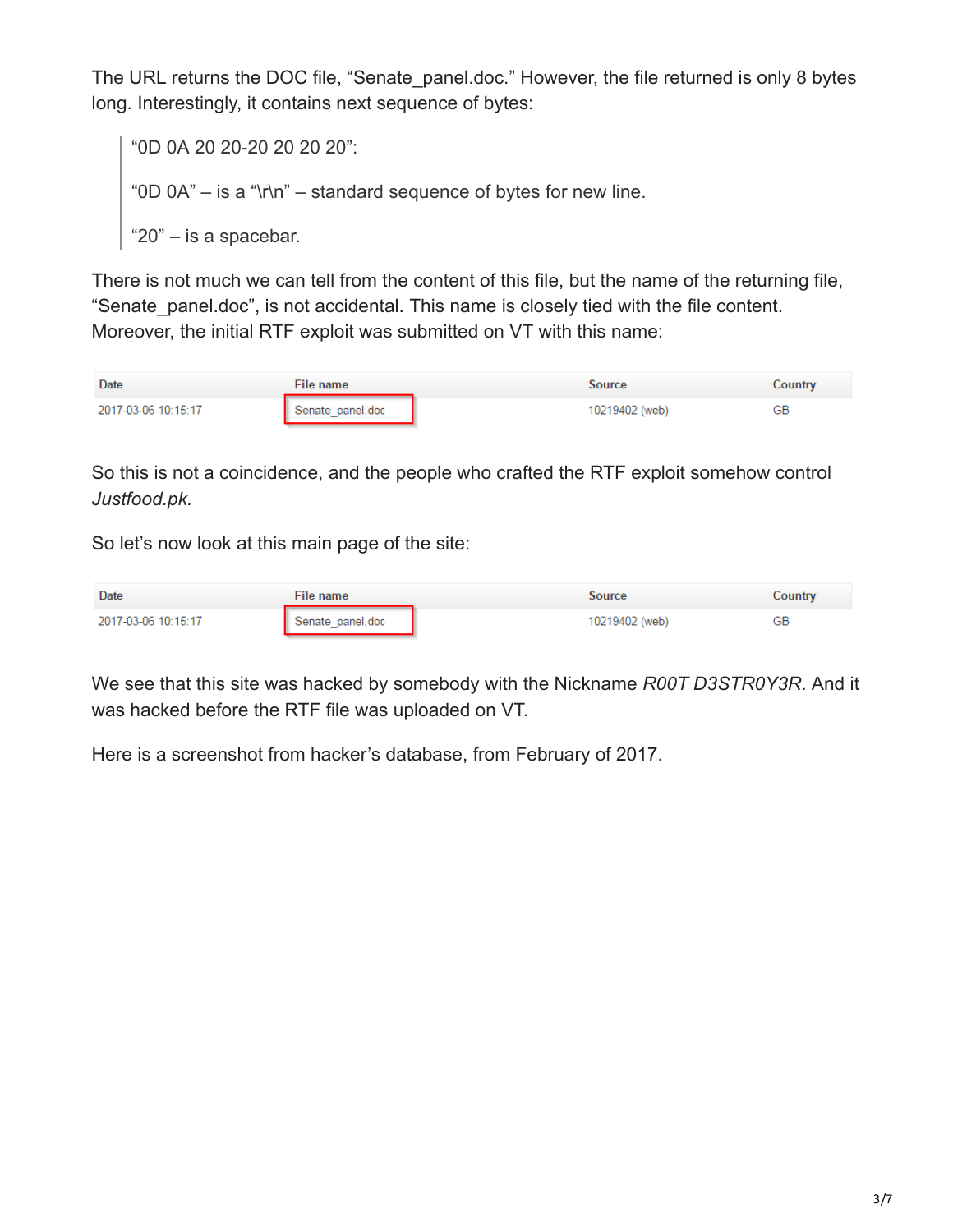

As we can see, *Justfood.pk* was hacked by *R00T D3STR0Y3R* from the anti-Pakistan group "*LulzSec india,*" and it is happened no later than 2017-02-09.

The RTF exploit file was uploaded on VT on 2017-03-06. So there is a good chance that R00T D3STR0Y3R already controlled this site when it was used for attacks with the RTF exploit.

We can't tell for sure if *R00T D3STR0Y3R* stands behind the *BadNews* attacks, or this may just be a coincidence and he merely "defaced" the site that was used by another anti-Pakistan group.

But that seems unlikely. However, we think that the legal authorities of India have no need to guess since it is very probable that they can ask R00T D3STR0Y3R in person.

Actually, finding *R00T D3STR0Y3R's* real identity was pretty easy and straightforward.

First, we found this script on the cxsecurity site:

<https://cxsecurity.com/search/author/DESC/AND/FIND/1/10/r00t+d3str0y3r/>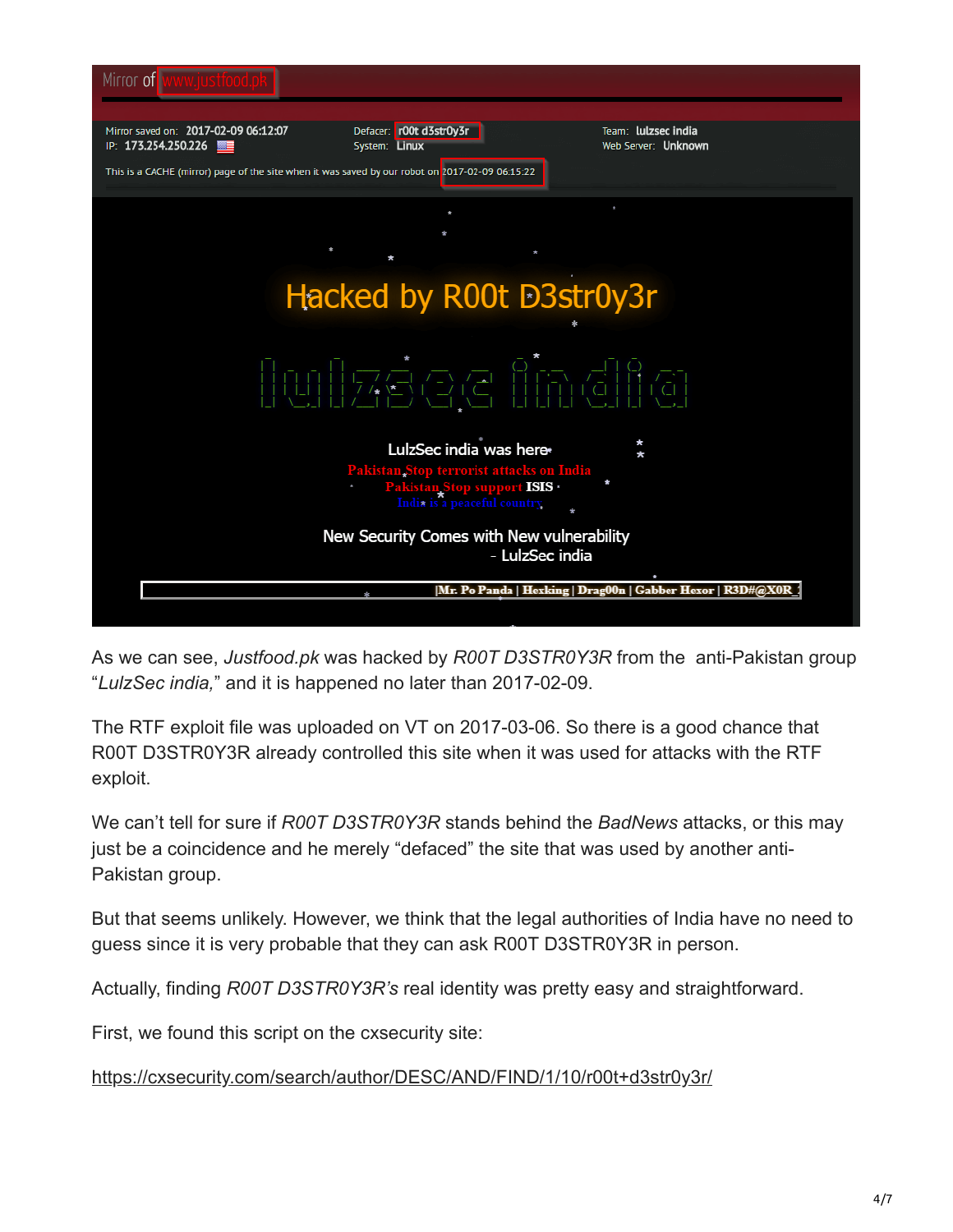|                                | Previous     | d | Next        |             |                |
|--------------------------------|--------------|---|-------------|-------------|----------------|
|                                | <b>Topic</b> |   |             | <b>Date</b> | <b>Author</b>  |
| Med. Pakistan CMS Admin bypass |              |   |             | 16.02.2017  | r00t d3str0y3r |
|                                |              |   |             |             |                |
|                                | Previous     | ◘ | <b>Next</b> |             |                |
|                                |              |   |             |             |                |

Inside the script there are credits to "*R00T D3STR0Y3R,*" along with greetings to "*Lulzsec India*" and "*All indian Hackers*":



There is also a reference to this Facebook page.

<https://www.facebook.com/rootdestroyer>

We followed the link and...

Please welcome *Mukund Rajput* from the "*Dr. Jivraj mehta Institute Of Technology*":

| Date                | File name          | Source         |    | Country |
|---------------------|--------------------|----------------|----|---------|
| 2017-03-06 10:15:17 | N Senate panel.doc | 10219402 (web) | GΒ |         |

This page claims that *Mukund* and *r00t d3str0y3r* are the same person.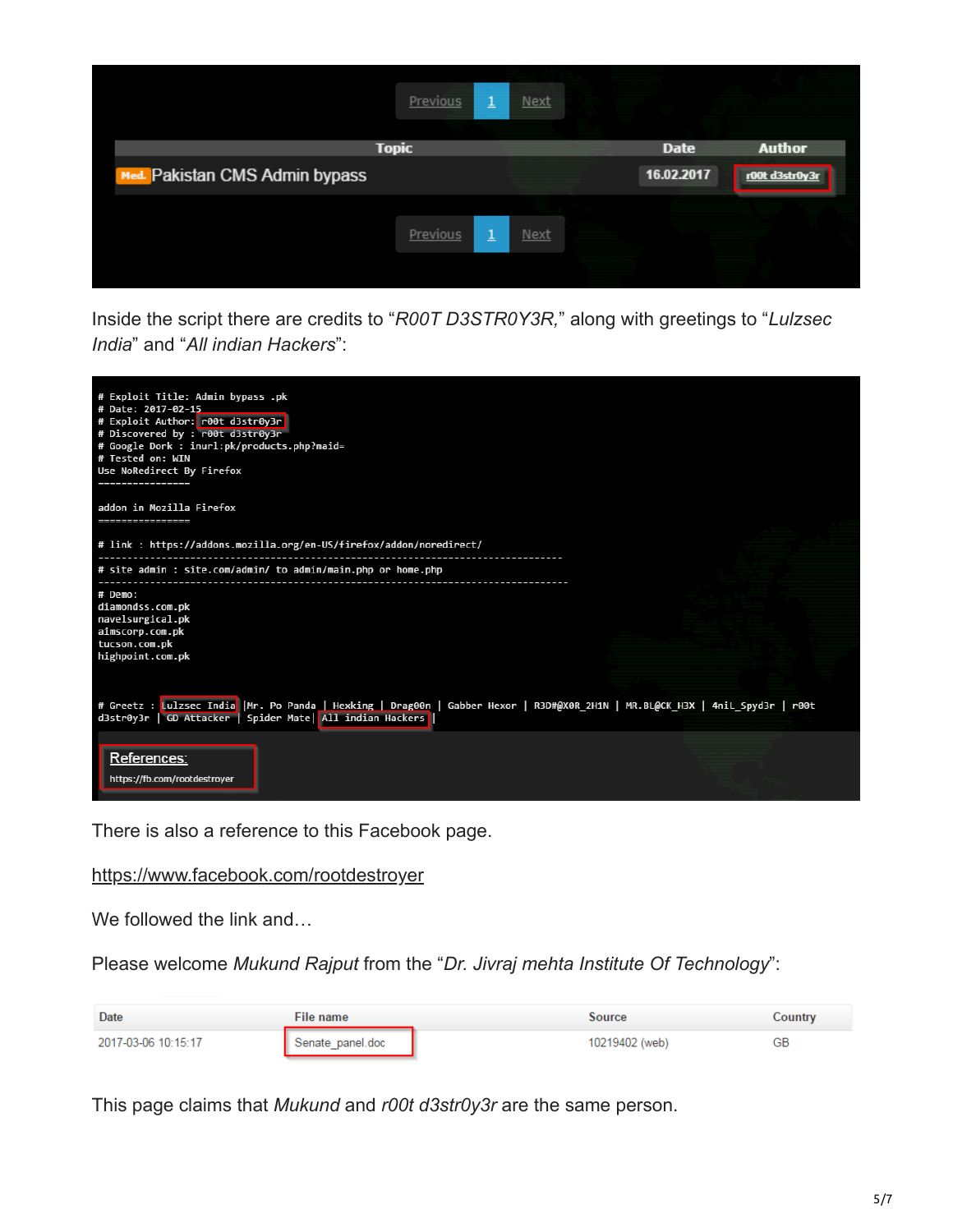Of course, we can't tell if this claim is true or not. But we hope that Indian Law enforcement agencies try to answer that question.

## **Conclusion**

BADNEWS backdoor is not a sophisticated piece of malware. In fact, it doesn't use any new malware techniques at all. It is neither packed nor heavily obfuscated. Its tring obfuscation is just simple reversing and minus 1 encryption. But, it uses proven techniques to bypass the HIPS detection used by security programs by piggybacking onto a signed legitimate file, which allows it to deliver its malicious payload. It also proves, once again, that there's rarely any need to use stealthier or more sophisticated attacks, because simple techniques work.

Bad news though for the bad guys, and good news for our customers, as Fortinet covers detection for the BADNEWS backdoor as W32/Bdnews.A!tr.bdr and the malicious RTF as MSOffice/CVE\_2015\_1641.A!exploit.

C&C URLs were also blocked by [Fortinet's Web Filter.](https://fortiguard.com/iprep?data=109.228.49.213)

-= FortiGuard Lion Team =-

**IOCs:**

Sha256:

bf93ca5f497fc7f38533d37fd4c083523ececc34aa2d3660d81014c0d9091ae3 17c3d0fe08e1184c9737144fa065f4530def30d6591e5414a36463609f9aa53a 8e0574ebf3dc640ac82987ab6ee2a02fc3dd5eaf4f6b5275272ba887acd15ac0 0c63ef29d5a9674a00bb71a150d2ae6f3dc856a43291e79260992f08fdcd53d3 0c63ef29d5a9674a00bb71a150d2ae6f3dc856a43291e79260992f08fdcd53d3 722e8909235ae572c7baa522a675ce45ac7e10170be7428de74d04f051f473c9 f61aa8c6590926533b67467603d2f42cdb1d5e1f20a5439d7e58fdaf81710711 c9642f44d33e4c990066ce6fa0b0956ff5ace6534b64160004df31b9b690c9cd **C&C Urls:** hxxp://www.webrss.com/createfeed.php?feedid=49321

hxxp://feed43.com/0414303388550176.xml

hxxps://r0nald2017.wordpress.com/2017/02/16/my-first-post/